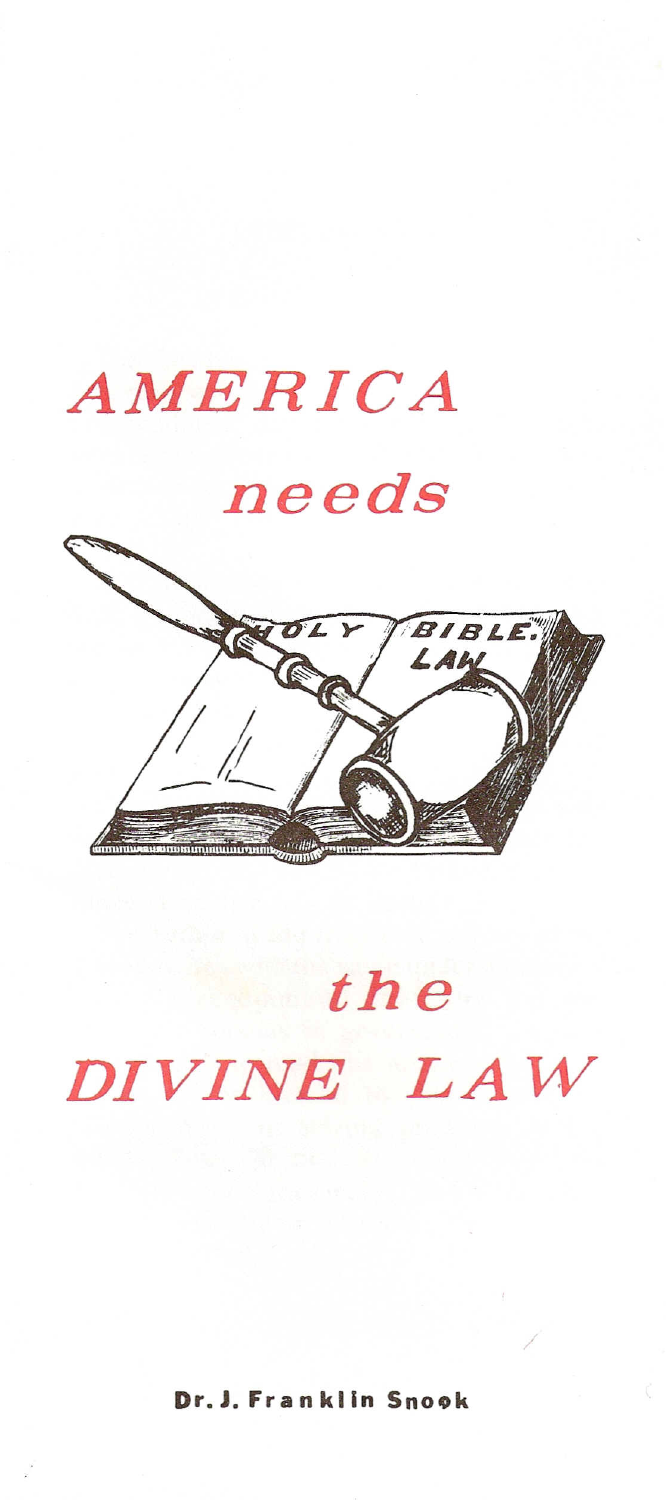#### **INTRODUCTION**

#### by Pastor Sheldon Emry

The Leaders of the English Colonies in America, who agreed upon the Declaration of Independence and later the Constitution, were keen students of the Book of Faith professed by themselves and the majority of their countrymen at that time-the Holy Bible.

**In** Colonial times, Ministers preached from their pulpits that the Bible was written for presidents and advisors, for legislators and magistrates, for mayors and ambassadors and that it was the source from which came the establishment of "righteous government."

Colonial preaching made the Bible not only the Book for the individual and the family but **THE BOOK** that guided the United States of America on her way to destiny.

The author of the tract that you are about to read writes with the same understanding. I urgently recommend that any person, especially persons in government, invest a few minutes to read this article.

You will be blessed by this treatise on "God's Way" of solving problems in the nation. You will find the Bible way very intelligent, very reasonable, and often much simpler and more effective than man's. Please read on.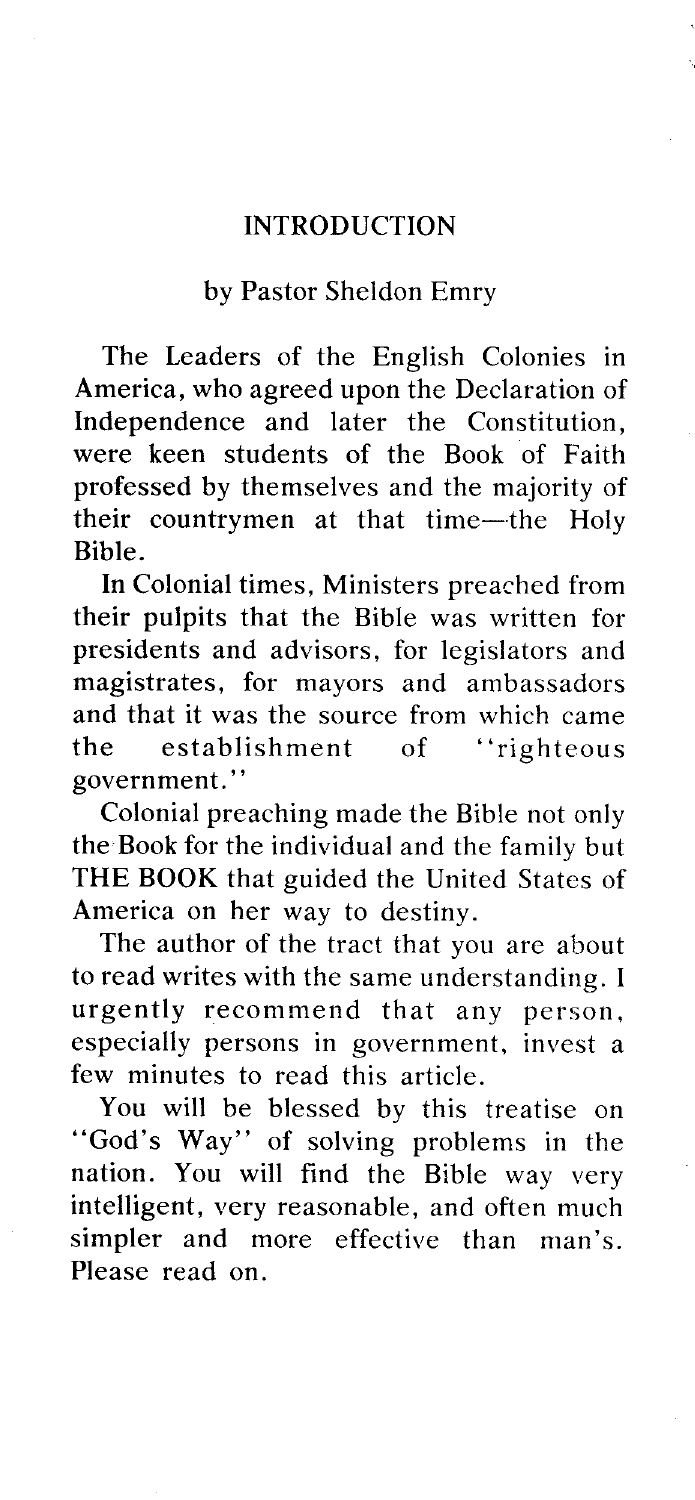## WHY WE NEED DIVINE LAW

My *people are destroyed for lack of knowledge: because thou hast rejected knowledge, I will also reject thee, Seeing thou hast forgotten the law of thy God, I will also forget thy children.* Hosea 4:6

## UNDERSTANDING GOD'S LAW

Inasmuch as God is the Supreme Authority in ALL things, let us then consider national affairs, which are of such vital concern to each of us, in the light of God's word, for only then will we view these things in their proper setting and with understanding. This study may bring about some reorientation in our<br>thinking. for many labor under the for many labor under the delusion that the Bible teaches only religion and proper conduct on the individual level. Actually only twosevenths of the text of the Bible deals with religion, per se. In the other five-sevenths we find history, prophecy, and NATIONAL INSTRUCTIONS.

As we look into the Divine instructions, let us keep in mind that the truth of a statement depends on its own nature, but its authority depends on its origin.

A rational approach to the study of Divine law, and its application to our present society, can be made only after the dissolution of the error of the teaching that Jesus Christ fulfilled and abolished all the law of God. This error has warped our understanding and has robbed us of the fullness of God's blessing on our country.

While admitting that the instructions and laws given in the Old Testament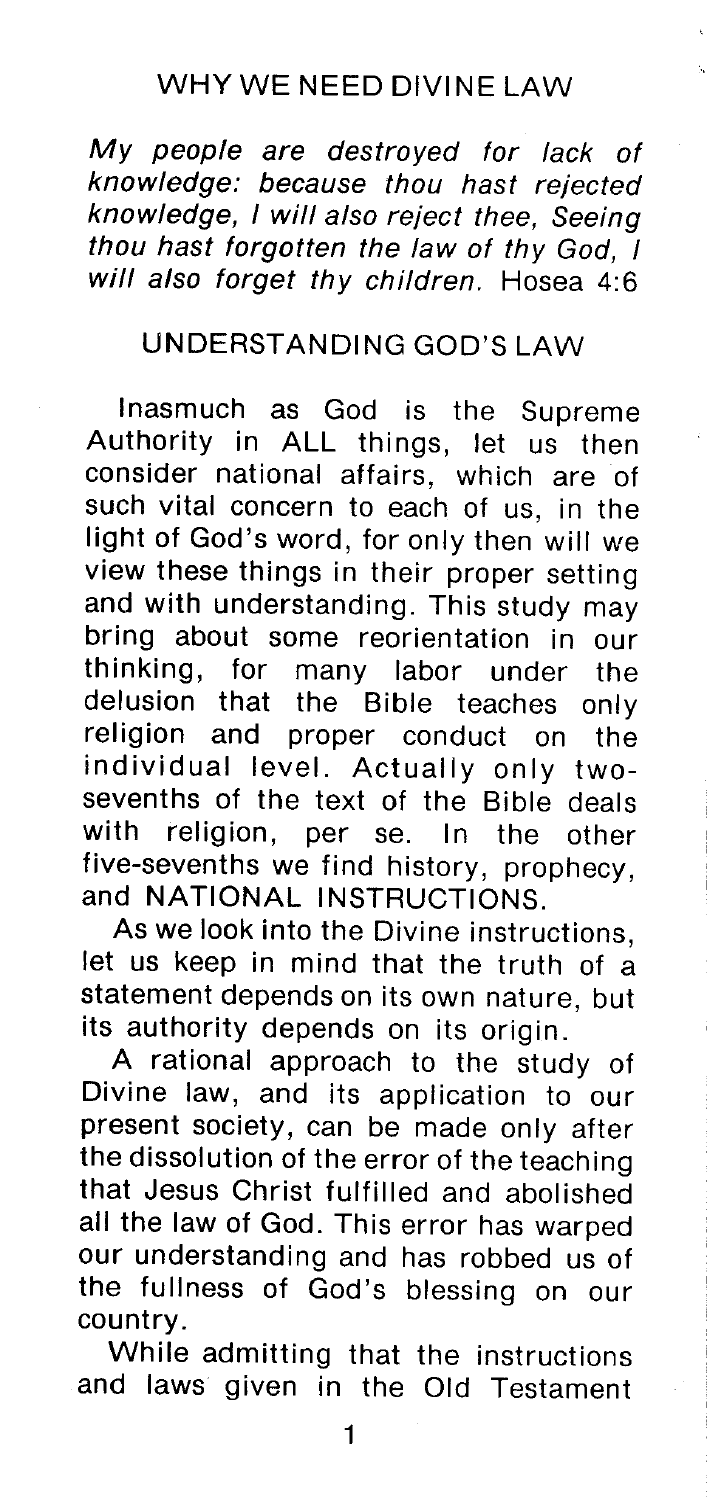originated with God, the "religionists" have taught that they were only a temporary arrangement and that the advent of Jesus Christ made them null and void. These "traditions of men" stem from a misunderstanding of God's plan of the ages and of the basis, purposes, and divisions of the Divine law as well as from the misuse of the word "law" in the King James translation of the New Testament.

The doctrine that Jesus fulfilled and thereby abolished all the law is the cause of our national problems todayeconomic, political, military, financial, and social. A strong statement? Yes, but true, for this no longer is merely a sectarian dogma but is now a question of national survival.

The law of God, as given to Israel though Moses, is the revelation of God's will for the conduct of men and nations. When obeyed, it is the fulfillment of the prayer, *Thy will be done on earth as it is in heaven.* Mat. 6:10

**It** is a full body of national law, consisting of the Commandments, Statutes, Judgments, and Ordinances. The latter were the sacrificial and ceremonial laws of worship referred to by the Apostle Paul as the *law for righteousness* (Rom. 10:4). Paul also refers to this section of the law in Col. 2:14, *Blotting out the handwriting of ORDINANCES that was against us, which was contrary to us, and took it out of the way, nailing it to His cross.*

The laws of God have been in effect since the creation and were observed by the patriarchs and were codified and specifically given to Israel at Mt. Sinai; but *the rituals, beginning 430 years after*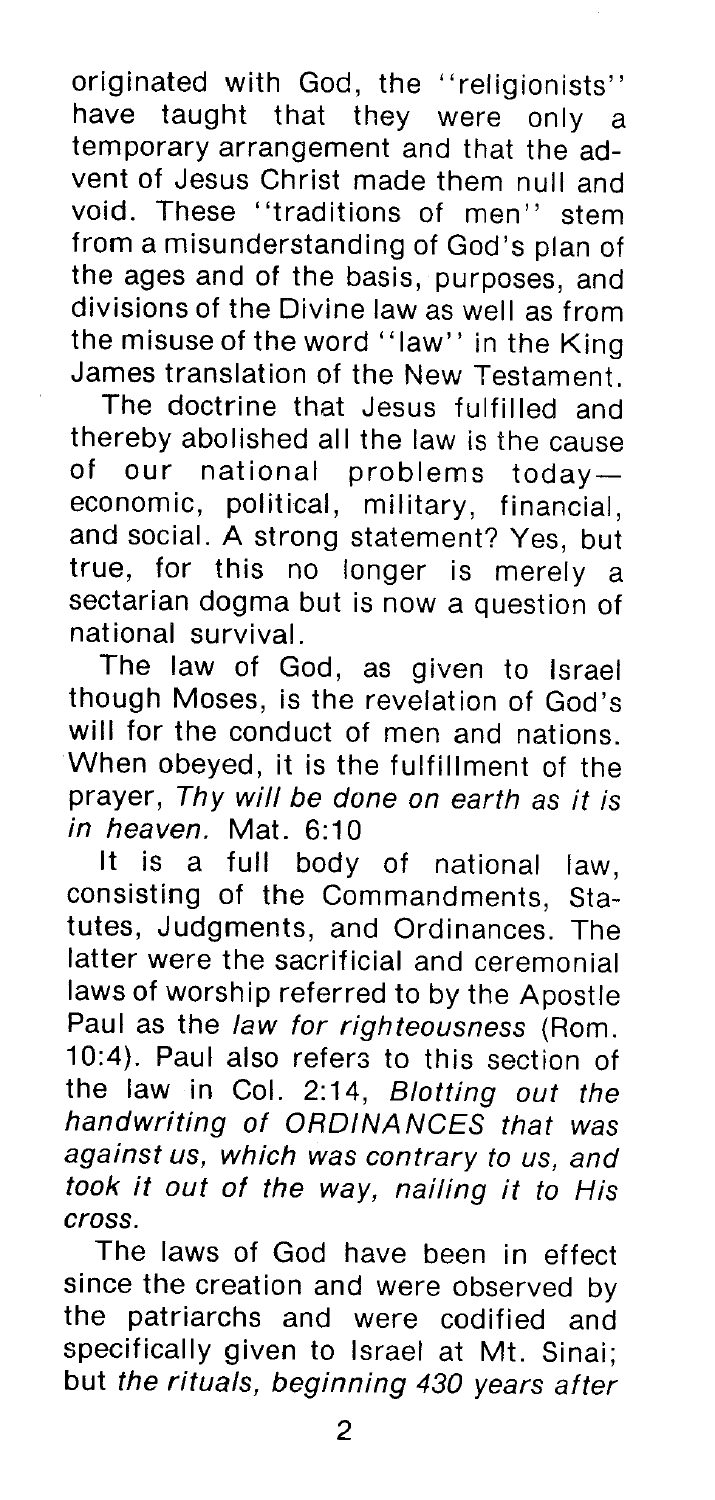(Abraham) *could not cancel* a *Settlement previously established by God, so as to abolish the promise* (Gal. 3:17, Fenton Trans.). The rituals were added at the time the law was given to Israel (because of transgressions) and consisted of types looking forward to Christ's sacrifice.

#### RITUALS

In most instances the translators of the King James, or Authorized, Version translated the Greek or Hebrew word that referred to any or several portions of the law or rituals as "law." That we may understand that the writers of the New Testament recognized the divisions of the law, let us compare some verses from the King James translation with the same verses from a later, more accurate translation, the Ferrar Fenton.

#### Galatians 4:21

K.J. *Tell me, ye that desire to be under the. law, do you not hear the law?*

F.F. *Tell me, you who wish to be under* a *ritual, do you not hear the law?*

#### Galatians 5:2-4

K.J. *For I testify again to every man that is circumcised that he is* a *debtor to do the whole law. Christ is become of no effect unto you, whosoever of you are justified by the law, ye are fallen from grace.*

F.F. *And I assert again, to every circumcised man, that he is bound to practice the whole ritual. Whoever of you are made righteous by* a *ritual, you are detached from Christ, you are fallen from the gift.*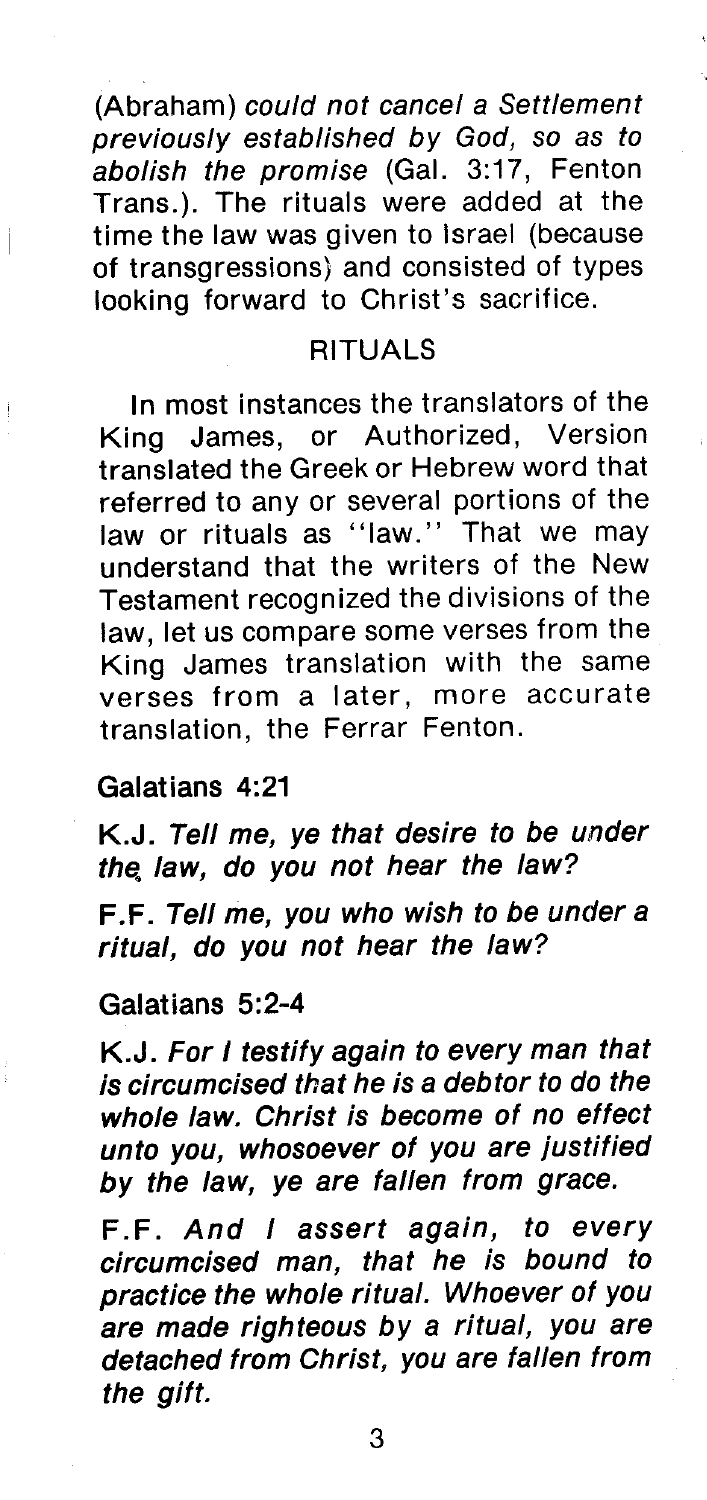## Galatians 5:18

K.J. *But if you are led of the Spirit, you are not under the law.*

F.F. *But if you are led by the Spirit, you are not under* a *ritual.*

Romans 3:20-22

K.J. *Therefore, by the deeds of the law there shall no flesh be justified in His sight: for by the law is the knowledge of sin. But now the righteousness of God without the law is manifested, being witnessed by the law and the prophets.*

F.F. *Therefore by the practice of* a *ritual, none can be made righteous; yet, however,* a *recognition of sin comes by means of law. But now, without* a *ritual,* a *Divine righteousness is exhibited, attested by the law and the prophets.*

Romans 23:27-28, 31

K.J. *Where is boasting then? It is excluded. By what law? of works? Nay: but by the law of faith. Therefore we conclude that* a *man is justified by faith without the deeds of the law ... Do* we *then make void the law through faith? God forbid: yea,* we *establish the law.*

FF. *Where then is our pride? It is banished. By what law? by the rituals? No! but by* a *law of faith. Therefore* we *have argued that* a *man may be righteous by* a *faith distinct from* a *law of rituals ... Then, you will say, we destroy the law for the sake of the faith? Never! On the contrary* we *corroborate the law.*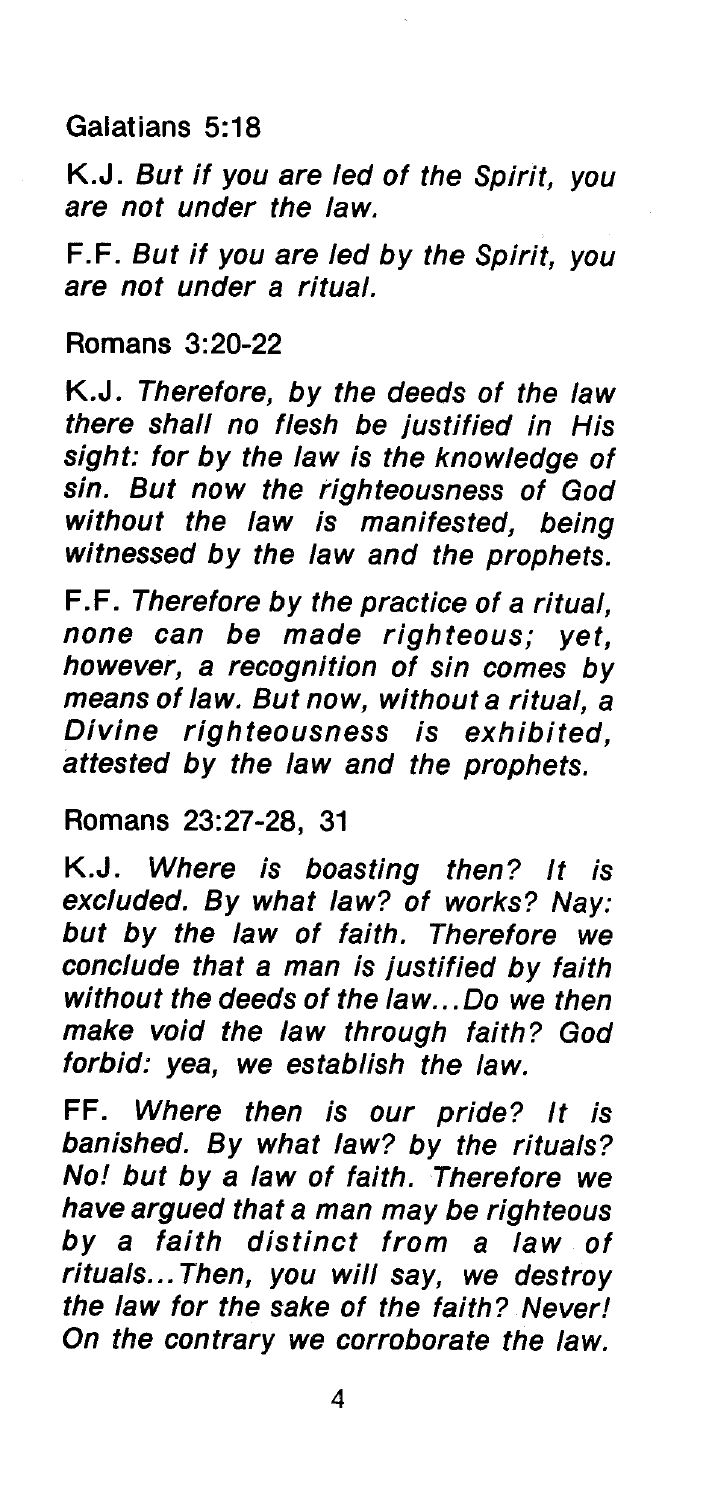*it were by the works of the law.*

F. F. *But Israel, pursuing* a *ritual for righteousness, has not entered into* a *righteous law. For what reason? Because they sought it not* as *from faith, but* as *if from rituals.*

These verses are a small sampling but are sufficient to demonstrate that "law" as used in the King James New Testament is a word too all-inclusive for clarity. It should be evident from the foregoing examples that "rituals" is a better translation in many cases.

An analytical study of the Scriptures will prove conclusively to the honest mind that, under the Old Covenant, justification (forgiveness of past sins) was obtained by the ritual of the sacrifice (works of the law in K.J.), which was a type of the future sacrifice of Jesus Christ but which required positive physical action (works of the ritual) on the part of the individual. But now that the anti-type, Jesus Christ, has fulfilled the ritual of the sacrifice, justification comes by faith in Him, not in the works of the ritual, which He abolished by fulfillment.

All Christians agree that the ritual has been fulfilled and abolished by Jesus Christ; but not all have understood that many of Paul's references to the "law", in the King James translation, were referring ONLY TO THE RITUALS, which were added because of transgressions of the LAW, and that those rituals, while temporarily typifying the work of Christ, could not annul the promise of the coming of Christ and the redeeming of Israel. Neither could the taking away of the rituals alter the law, which was from the creation.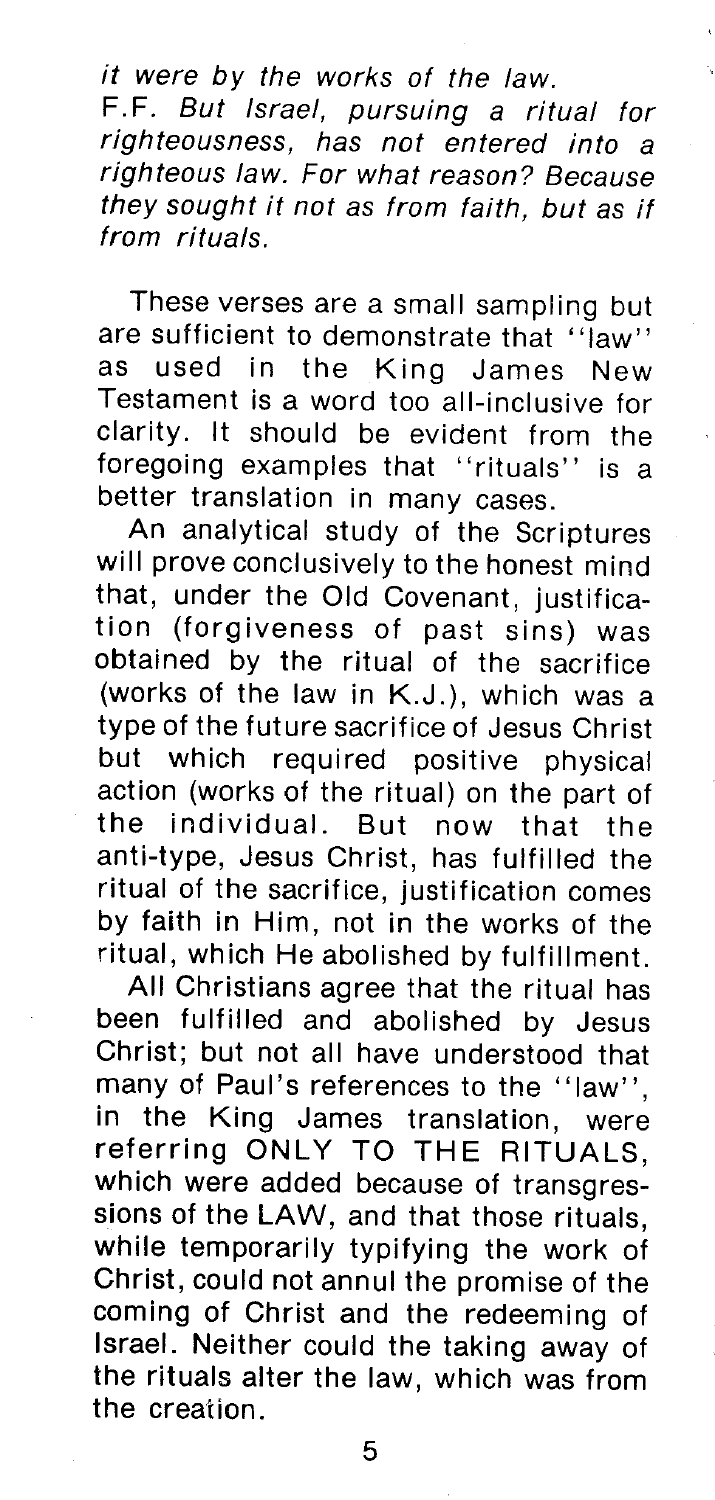The foregoing quotations, and many more in the New Testament, also flatly and definitely teach that the "law," i.e., the Commandments, Statutes, and Judgments, remain firmly established. These laws not only give us a definition of sin but are the Divinely provided guidelines for a God-pleasing, Christian life and for a righteous and prosperous nation. Let us look to the Master Himself for confirmation.

00 *not imagine I have come to abolish the law and the prophets; I have not come to abolish, but to complete them. For I tell you indeed, that until the heavens and the earth pass away,* a *single dot or hairstroke shall not disappear from the law, until all has been completed. If therefore, anyone shall make light of one of the least of its commands, and shall teach men so, he shall be declared to be the least in the Kingdom of Heaven; but whoever teaches them and acts up to them, he shall be great in the Kingdom of Heaven.* Matt. 5:17-19.

Consider also I John 3:4, *For sin is the transgression of the law,* and Romans 3:31, Do *we then make void the law through faith? God forbid: yea, we establish the law.*

But the churchmen who hate God's law argue, "We are not under law but under grace; we need only love God and one another." But even love needs direction and guidance lest it become inordinate, debased, and misdirected, finding expression in sexual promiscuity, fornication (interracial sex), prostitution-the "new morality" practices these under the guise of love-and tolerance of crime and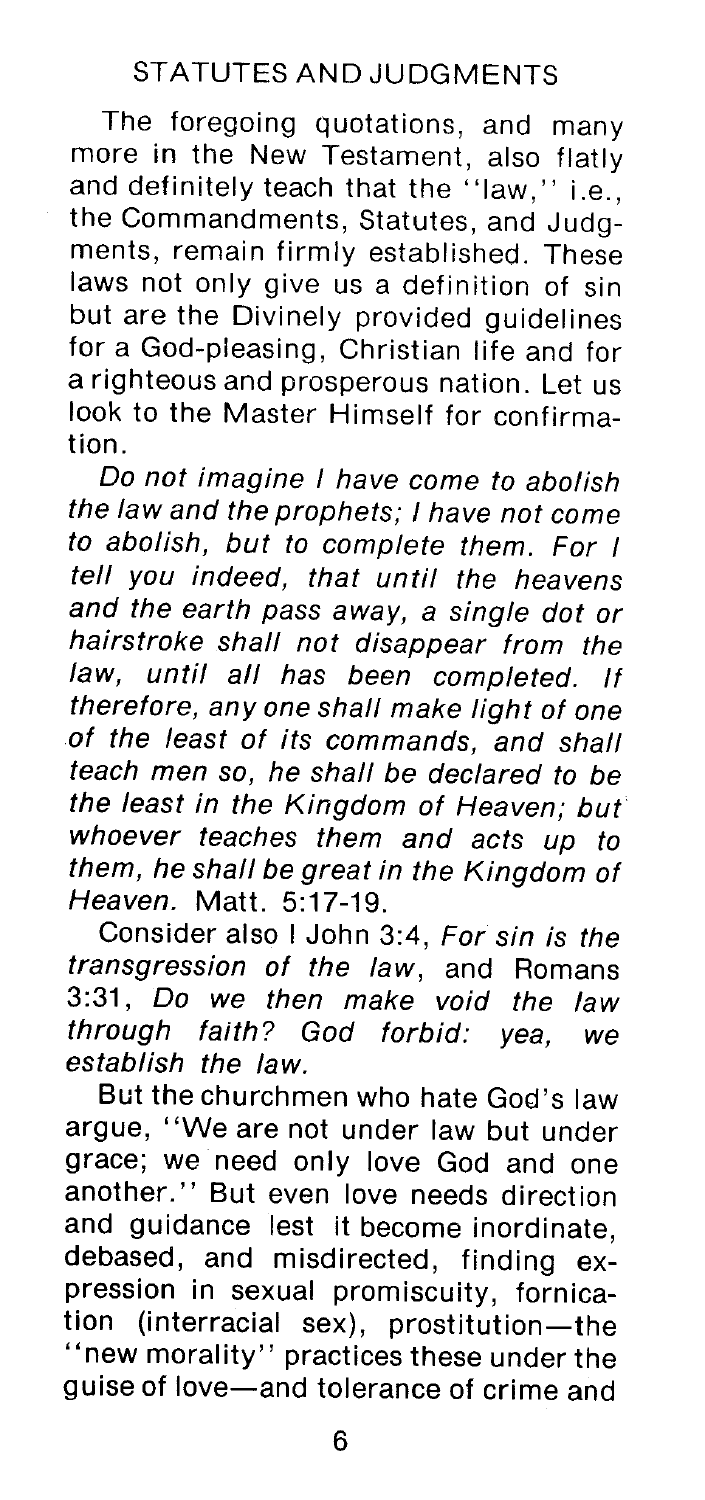violence.

Jesus said, *If you love Me keep* my *commandments,* but the religionists teach that if we keep His commandments *we* will lose our salvation. It would be interesting to hear them try to explain I John 5:2-3, which says, By *this we know that we love God, AND KEEP HIS COMMANDMENTS. FOR THIS IS THE LOVE OF* GOO, *THA T WE KEEP HIS COMMANDMENTS.*

By what means, other than keeping His commandments (law), does one demonstrate his love toward God?

The Ten Commandments are the basis and summation of the Divine law. Jesus summed them up with these words, *Thou shalt love the Lord thy God with all thy heart, and with all thy soul, and with all thy mind,* and, *Thou shalt love thy neighbor* as *th yself. On these two commandments hang all the law and the prophets.* Matt. 22:37-40.

We would do well, then, to investigate just what hangs on the Commandments. A study of the Statutes and Judgments reveals that they are the explanation and the practical applications of the Ten Commandments. They are the plan and formula for the government of the nation and the conduct of the citizens. Further discussion here of the laws for individual cond uct is not needed, for those Christians wishing to please God by their lives will search out His will in His word. The balance of this study is devoted to national problems, their causes and remedies, as given us by the God of Israel and confirmed by Jesus Christ and the Apostles.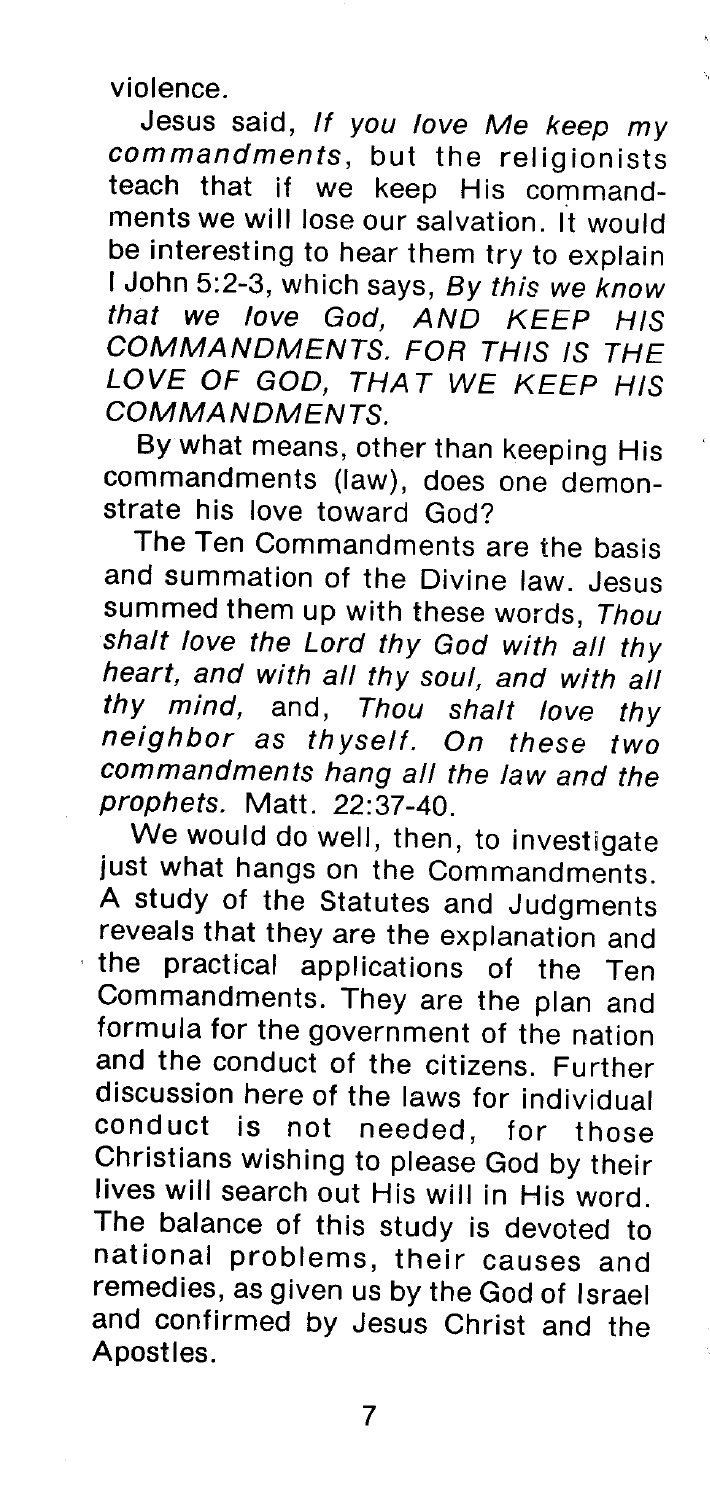The keeping of the Divine law is a reasonable exercise in human conduct, for there is an easily understood reason behind each precept. The cumulative result of obeying the Commandments, Statutes, and JUdgments is boundless blessing on the nation-the end of poverty in the midst of plenty; justice for all men; unprecedented prosperity; no military defeats nor stalemates; respect of all the world; beautiful cities; almost non-existent crime; peace, safety, and happiness for the people; and, above all, a glorification of Jehovah and His Son Jesus Christ. *Eye hath not seen, nor ear heard, neither have entered into the heart of man, the things which God has prepared for them that love Him.* I Cor. 2:9.

While God's law was given specifically to Israel, because it is the nation God chose to glorify His Name in the world, any nation that will obey His law shall reap the same benefits, and those disobeying shall suffer the same penalties. The law of God is universal and immutable, for it is based on the natural laws, which are also Divine laws. It all operates on the principle of cause and effect. The effect will always follow the cause, whether for good or for evil, just as surely as water quenches fire. The promised results of obedience, or disobedience, will follow as certainly as day follows night; and that without any direct or immediate Divine action. The result is "built in."

Since the law, as given to Israel, is based on natural law, the "putting away"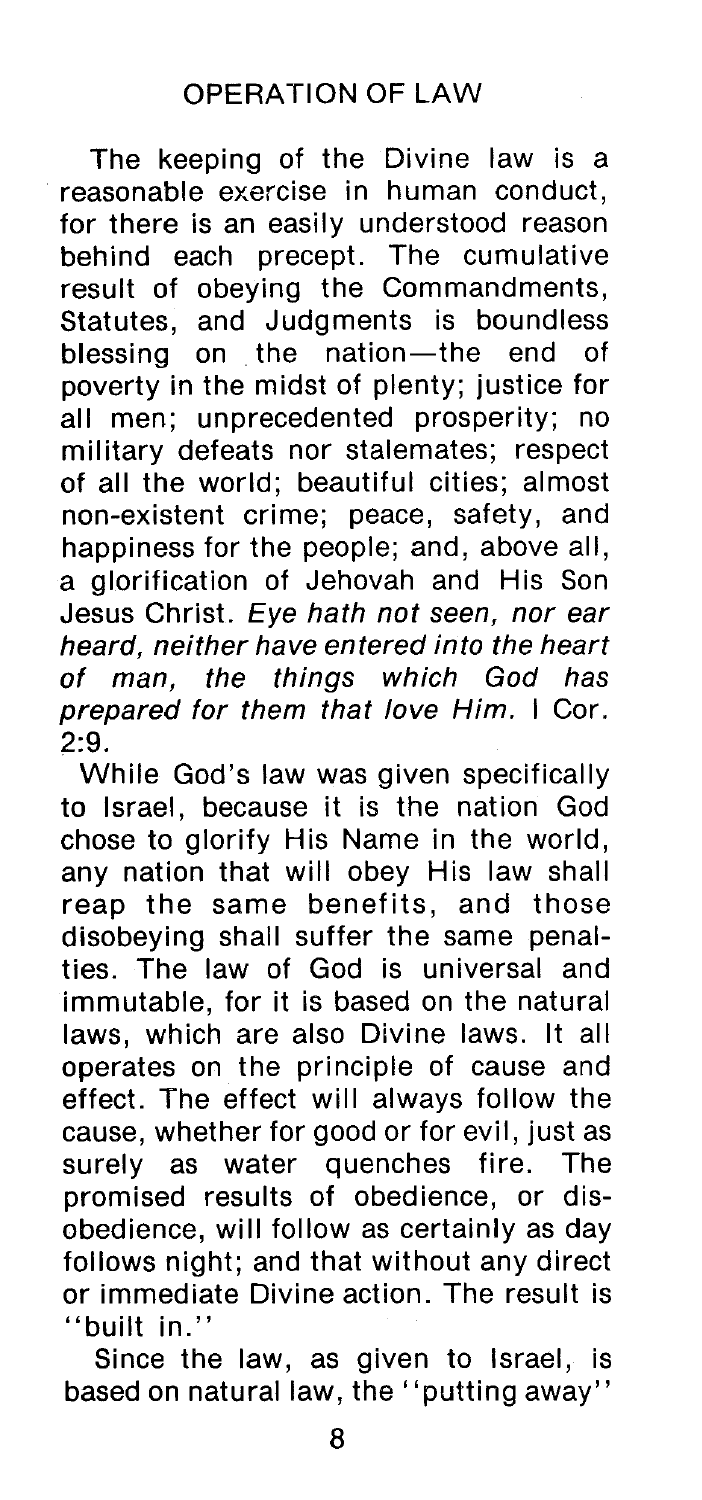of that law, as taught by most churches, would have required the annulling of the natural laws. This would have resulted in absolute chaos; the earth would have again become *void and without form* (Gen. 1:2).

When David became king of Israel, that nation was at its lowest ebb since its entry into the land. Within forty years little Israel was stronger than any of her neighbors because David enforced the laws of God. Solomon, for the most part, also enforced the Statutes and Judgments; and before another forty years had passed, Israel was also a fabulously rich nation.

Our own United States of America began as a small nation, significantly 13 colonies who joined in the task of furthering the Kingdom of God in freedom and liberty.

After the War of Independence, trade was at a standstill in the 13 war-ravaged colonies. Their money was almost worthless and anarchy and rebellion were becoming evident. Under these chaotic conditions the Founding Fathers met in Philadelphia and produced the greatest constitution ever devised by the mind of man. It was second only to the Divine plan delivered to Israel at Mt. Sinai.

Five years after the ratification of the U.S. Constitution, order had come out of chaos, confidence had returned, the new nation had credit around the world, and growth was assured. The Constitution, by its similarity to the God-ordained national system, had brought about a condition so attractive that people of all nations longed to settle in America.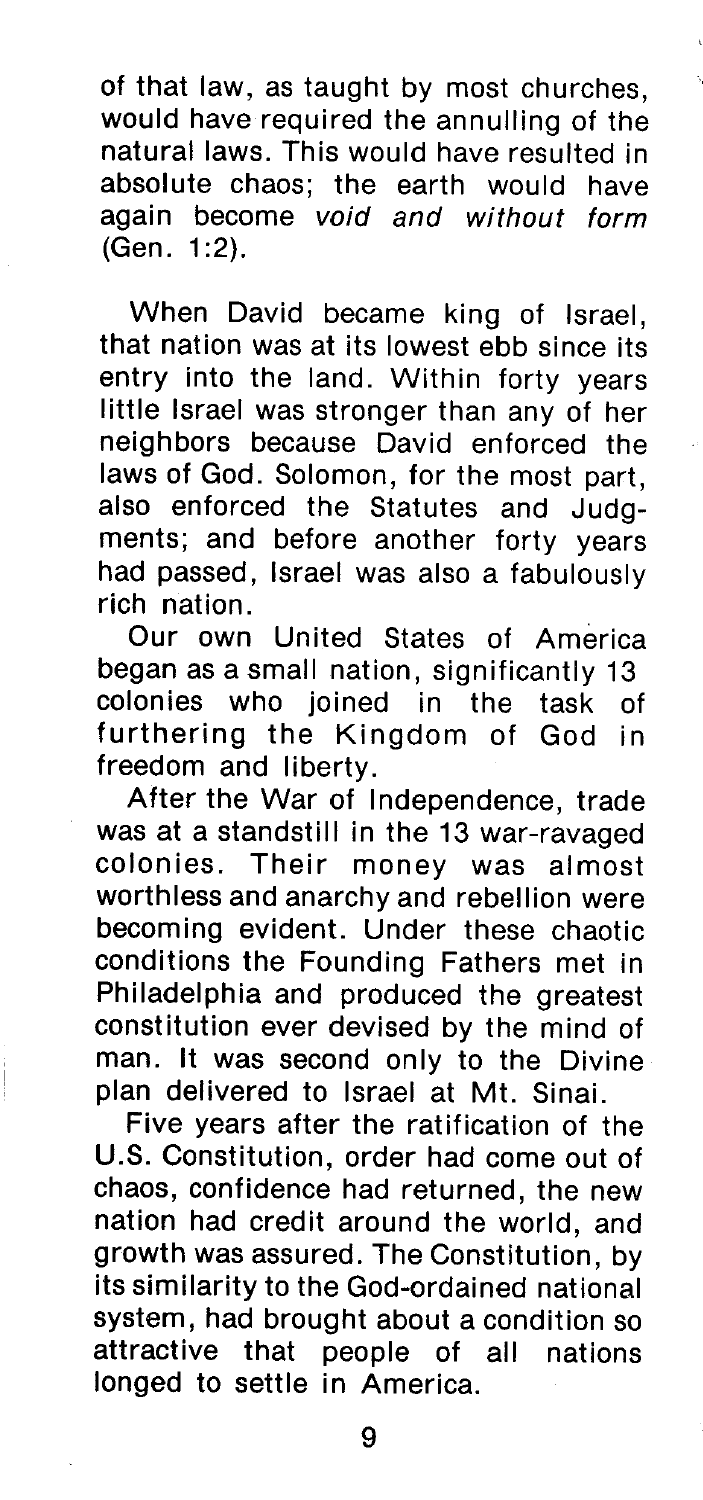We must understand that basically there are three types of governmentsautocracy, democracy, and republic. Each has variations. There are also three basic economic systems-socialism, capitalism, and free enterprise. The Divinely ordained system given to ancient Israel is often referred to as a Theocracy, yet it was a republic because the people elected representatives to administer the law. It also had the free-enterprise economic system.

Those who read and understand know of the economic slavery, harassment, fear, torture, and death meted out by tyrannical despots. They also know of the intolerance, irresponsibility, disorder, and destruction of life and property that is part and parcel of anarchy. Anarchy is, of course, democracy carried to the ultimate. Only the middle course, as followed by a republic, be it democratic republic, monarchial republic, or Theocratic republic, is conducive to freedom and prosperity. Of these, only a Theocratic republic can avoid destruction by paternalism and race mixing.

A Theocratic republic recognizes God as the Supreme Ruler and Lawgiver. The visible chief executive, be he president or king, realizes he is God's minister and that he is responsible to God for all his acts. The congress and the courts administer the law but never make the law. They determine the application of the law to changing times and conditions. God has never given man the authority to make law, only the authority to administer His law.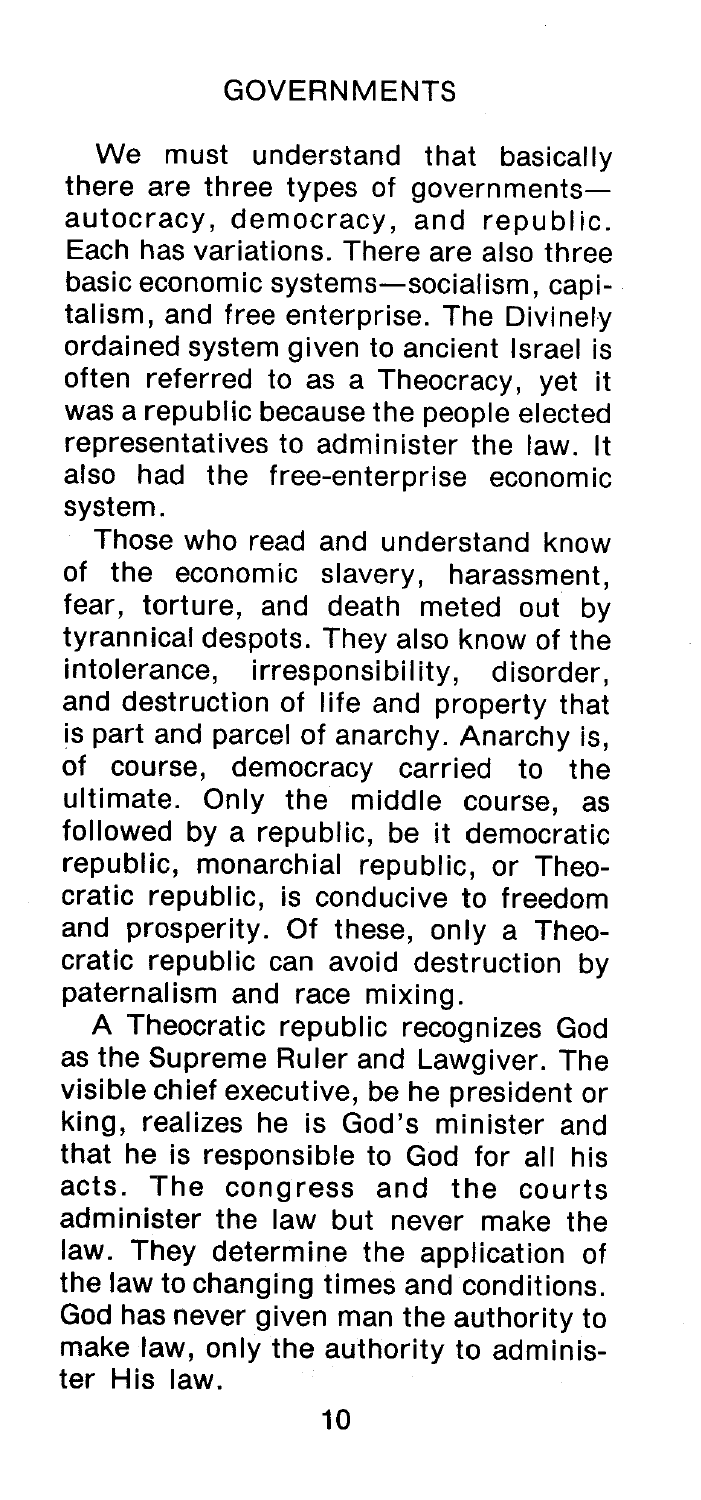Our form of government, a democratic republic, is based on the premise that all power rests in the people, but the Bible tells us, *There is no power but of God for the LORD is our Judge, the LORD is our LA WGIVER, the LORD is our King; He will save us.* However, God's law carefully protects the rights of the individual, the sanctity of the home and family, and the freedom of the people. God is far more considerate of us than we are of ourselves.

While the United States acknowledges God's Supremacy, by lip service, we do make our own laws; therefore, ours is a democratic republic. We started well, our system falling only a little short of the law and system that would merit God's full blessing. On this basis, and the fact of God's promises to the patriarchs, the United States of America has grown and prospered as no other nation ever has.

#### THE NEW ORDER

To understand thoroughly the development of our nation, we should consider the promises God made to Abraham, Isaac, Jacob, and the nation of Israel. God promised Abraham that his descendants, through Isaac, should become many nations who would be a blessing to all the world. Jacob, whose name was changed to Israel, inherited those promises and passed them on to his twelve sons and Joseph's two sons, Ephraim and Manasseh. The addition of Joseph's sons resulted in 13 states.

Jehovah's promises for *the latter days,* that is, the period of time between the first and second comings of Christ, is of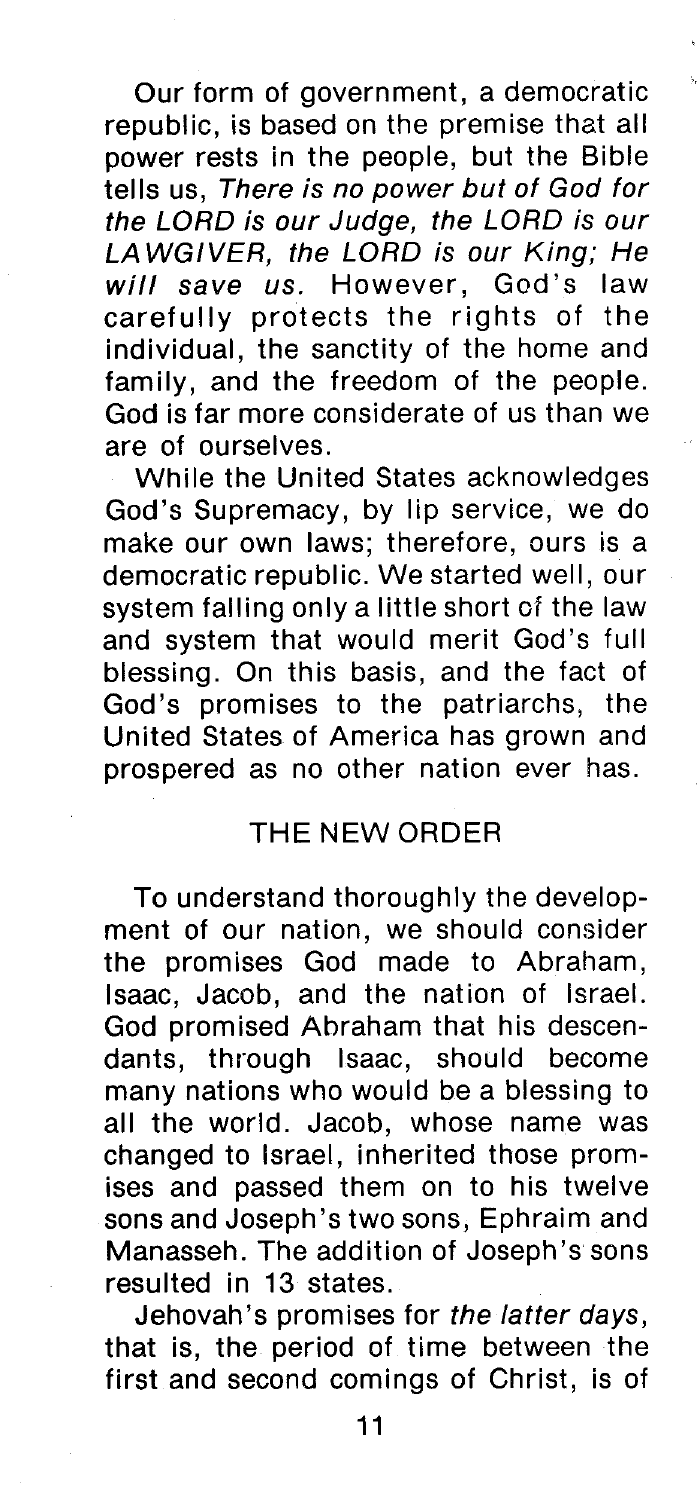great importance. According to these promises the states of Israel were to become nations in the world, finally bringing forth, in the *new land* promised to David (II Sam. 7:10), the joining of the *sticks* of Israel and Judah (Ezek. 37:16-22) into the richest, most powerful nation in the world's history. That nation is the United States of America. More than ample proof of this is provided in the Bible, in history, and in the sciences of ethnology and philology. Therefore, by virtue of our race and calling as God's servant nation, we, as individuals and as a nation, are covenant-bound to keep God's Commandments, Statutes, and Judgments. Even if this were not true, by virtue of being a Christian nation, we are obligated to keep these laws. as has already been pointed out.

At the ratification of the Constitution, our "Novus Ordo Seclorum," the New Order of the Ages, stood as before Moses when he said, *Behold I have taught you statutes and judgments, even* as *the Lord* my *God commanded me, that you should do* so *in the land whither* ye *go to possess it. Keep therefore and do them; for this is your wisdom and your understanding in the sight of the nations, which shall hear all these statutes, and say, Surely this great nation is* a *wise and understanding peeple. For what nation is there* so *great, who has God* so *nigh unto them,* as *the Lord our God is in all things that we call upon Him for? And what nation is there* so *great that has statutes and judgments* so *righteous* as *all this law which I set before you this day?* Deut. 4:5-8

Our Founding Fathers came close to meeting God's requirements; in many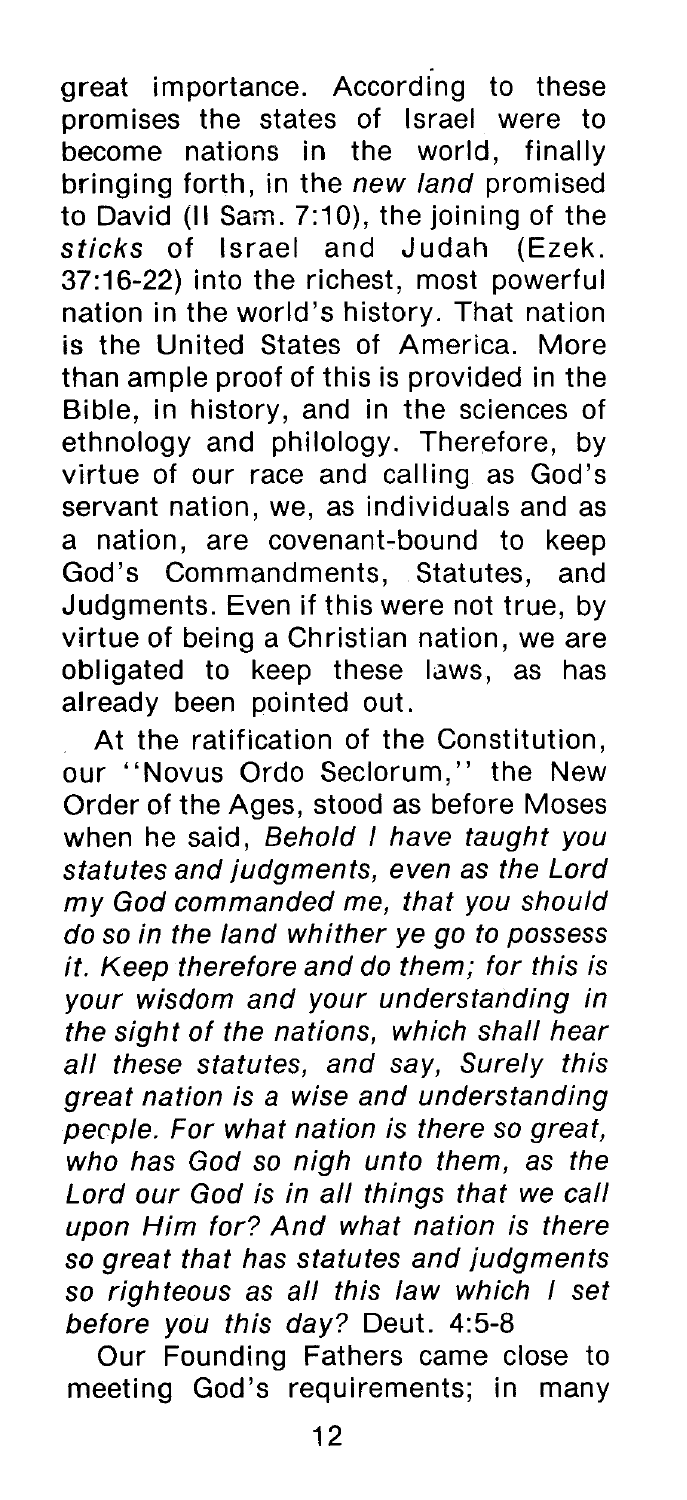respects the Constitution of the United States parallels the system ordained by the Almighty. Since the points of divergence did not quickly bring disastrous results, the nation has grown and prospered as no nation ever has, except ancient Israel under the righteous reigns of David and Solomon.

Had the Founding Fathers taken the Divine law "in toto" as the Constitution and law of the land, none of the penalties for disobedience to Divine law would now be upon us. Since we partially obeyed and partially disobeyed, we have experienced mixed blessing and cursing in our short history. We have had nearly 200 years in which to correct the deficiencies in our system; but rather we have added to them by legislation based on false premises.

There are three other omissions in our Constitution and system which account for the major share of our social and economic difficulties today-(1) the failure to prohibit Slavery, (2) the failure to prohibit usury (interest), and (3) the failure to set the tax base and the rate. This listing is not necessarily in the order of importance.

## THE RACE PROBLEM

The slave trade was permitted to continue for 20 years in the slave states in order to bring all 13 states into the union. The evils of forced servitude and its attendant interbreeding of the races need no comment. We are all familiar with the suffering and loss of Iife and property during the Civil War as well as the injustices that followed. Our present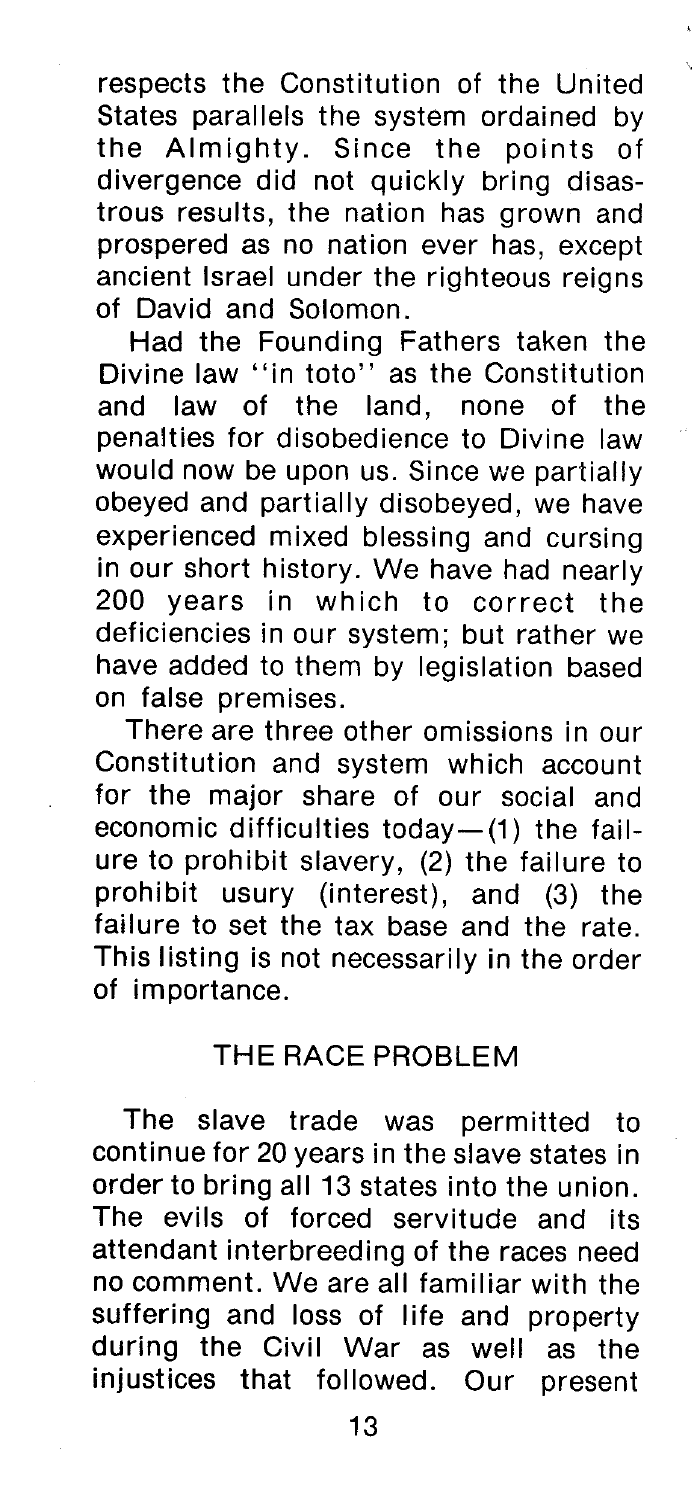social plight is perhaps the most damaging consequence of the slavery debacle. Our leaders have listened to the "seed of the serpent" (Gen. 3:15) and have struck down all legal bars to race mixing. Furthermore they are now FORCING the mixing of the races. Race mixing is unnatural and is a violation of Divine law. It always results in crime and violence-not just in our time, but from the very beginning. (See Gen. 6:2, 11.) According to late newspaper reports, integrated schools are unsafe for both pupils and teachers, learning is almost nil, and the whole school system is on the verge of breakdown. The only solution is God's plan-separation of the races.

God's law requires that all men receive equal consideration before the law and that all conform to the law. It does not, however, permit the mixed occupancy of one land by diverse races. This law is quite reasonable when we consider the differences in habits, moral standards, ethics, and conduct of the different races. In addition, Divine law does not permit other races to hold any public office in Israel. (See Deut. 23:1-8.)

Our government should negotiate with African nations for the return of the Negroes to Africa. Then a major share of our foreign aid should be used to help them become a stable people. There are enough educated among them to accomplish this with help from us. It would be a blessing to them and to us.

Divine law permits, and encourages, people of other nations and races to attend our schools and universities. (See Isa. 2:2-5.) This precept is confirmed in Micah *4:2-And many nations shall*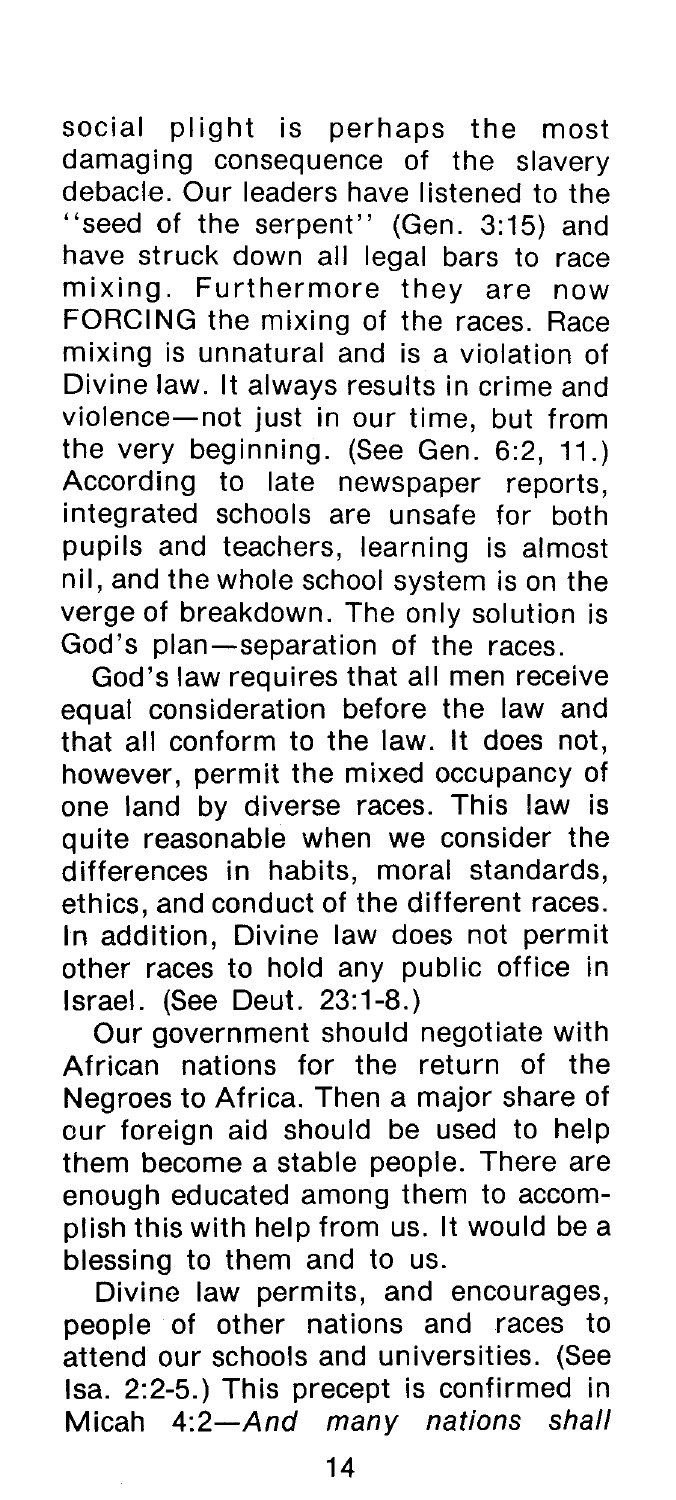*come, and say, Come, and let us go up to the mountain of the LORD, and to the house of the God of Jacob; and He shall teach us of His ways, and* we *will walk in His paths: for the law shall go forth of Zion, and the word of the LORD from Jerusalem.*

### **CAPITALISM**

*You shall not take interest from your brothers; interest upon money; interest upon food; interest upon anything which can be lent at interest. You may charge interest to foreigners; but from your countrymen you shall not take interest.* Deut. 23:20-21 (Fenton translation)

Many people erroneously equate free enterprise with capitalism. Free enterprise rests on the accepted principle that man has the right to accumulate possessions and to risk what he possesses in investment in industry and business and that competition, as opposed to monopoly, is the life-blood of the system.

On the other hand, capitalism is the system of private banking interests that issue, control, and manipulate the money of a nation as a commodity, realizing excessively enormous profits from such operations. Debt is economic slavery, and capitalists grow fat on the debt of the people. Without debt there could be no usury, and without usury there would be very little debt. Capitalism would cease to exist. Capitalists have stolen the medium of exchange from the people and made of it a commodity whereby they rule over us.

The United States began with a free enterprise system, which is Divinely ordained; but since the Constitution did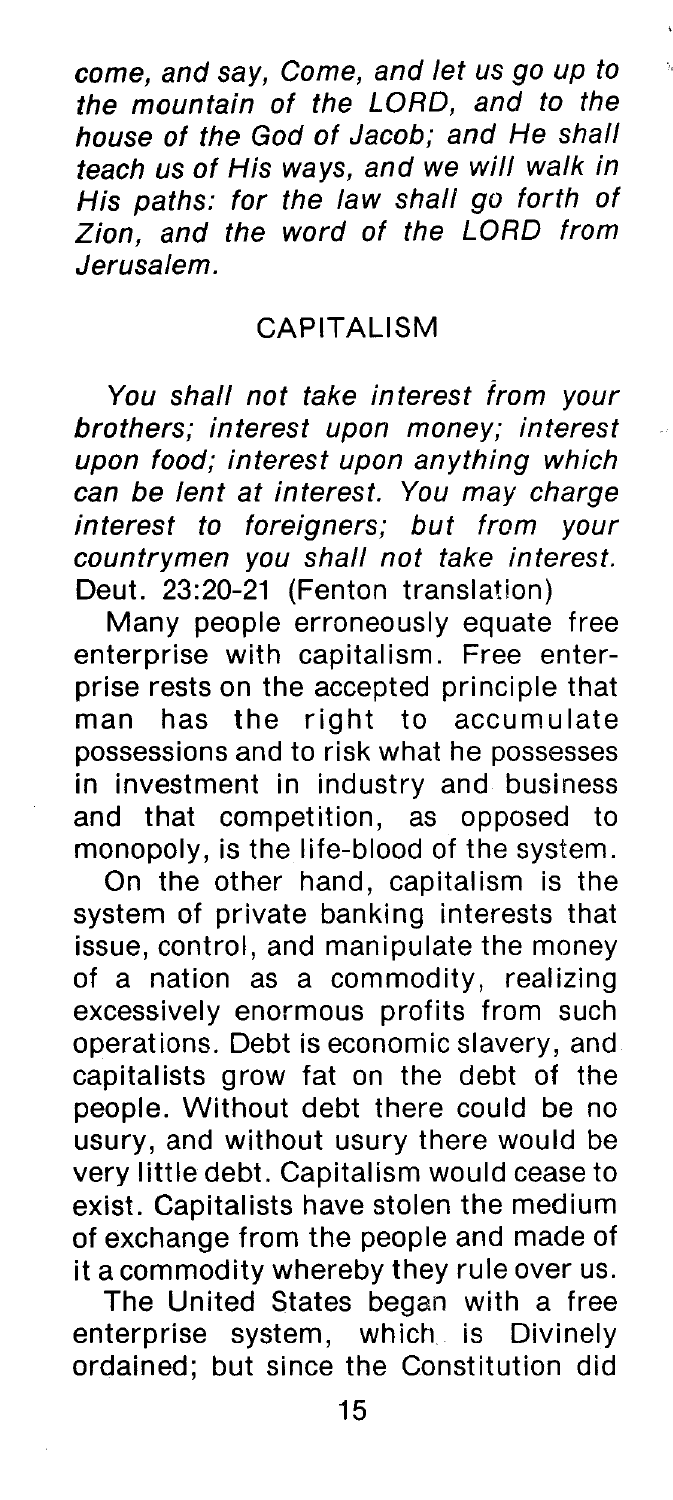not prohibit the taking of usury, the first bank was chartered in 1791, only two years after the government was declared to be in operation and the same year the the 13th state ratified the Constitution.

(Space forbids the details of the growth of banking in the United States, but it is discussed in many books, some of which can be found in your public library.)

The banking business grew so fast that Thomas Jefferson said, "I believe that banking institutions are more dangerous to our liberties than standing armies. Already they have raised up a money aristocracy that has set the government at defiance.<sup>'</sup>

In 1861, President Lincoln's administration applied to the money changers of New York for a loan to carry on the Civil War. The bankers agreed, but with the interest rate to be on a sliding scale from 24 to 36 percent. The President and Secretary of the Treasury refused the outrageous terms. Congress then issued \$450 million of full legal tender greenbacks. It was real constitutional money, but the bankers had become powerful enough by then to force the value down to almost nothing.

P. E. Gardner states in his book, "Our Money System," that after Congress had ordered the greenback issue, the following editorial appeared in the "London Times": "If this mischievous financial policy which had its origin in the North American Republic should become endurated down to a fixture, then that government will furnish its own money without cost. It will payoff its debts and be without debts. It will have all the money necessary to carry on its com-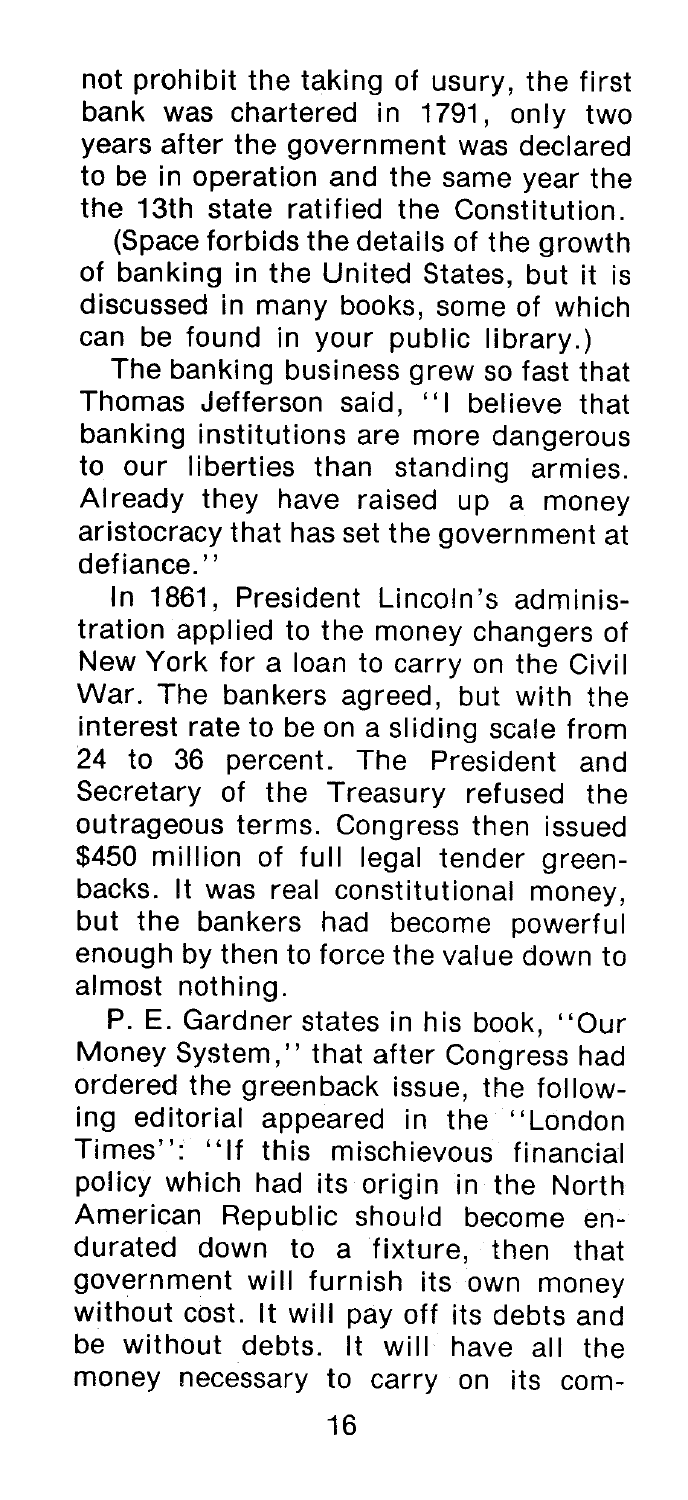merce. It will become prosperous beyond precedent in the history of the world. The brains and wealth of all countries will go to North America. That government must be destroyed or it will destroy every monarchy on the globe."

This statement shows that the money changers well know the merit and the blessings, to the people and nation, of governmental issue of money without interest or metallic backing.

The Federal Reserve Act of 1913 gave the bankers complete control of the money-and thereby the control of the economy. They issue and own all the money in the nation. This private banking cartel creates money for the cost of the printing- $$8.41$  per  $1,000$  bank notes of any denomination.

When the government borrows one billion dollars, it turns over to the bankers an interest-bearing, tax-free government bond and receives that amount in credit. As our banking laws require only a 20 percent reserve, the bankers can create an additional \$4 billion in credit and lend it at interest to states, municipalities, businesses, and individuals.

All this created "debt money" is LENT into circulation and draws interest until it is paid back to the money changers who got it in the first place for just the cost of printing. Every dollar in currency that you have is a dollar of DEBT, and you are paying interest on it. One billion dollars at 7% pays the bankers \$70 million each year and removes that much from circulation. Multiply this by the billions of debt in this country, and you can see the enormity of the crime that is being committed against the nation every year.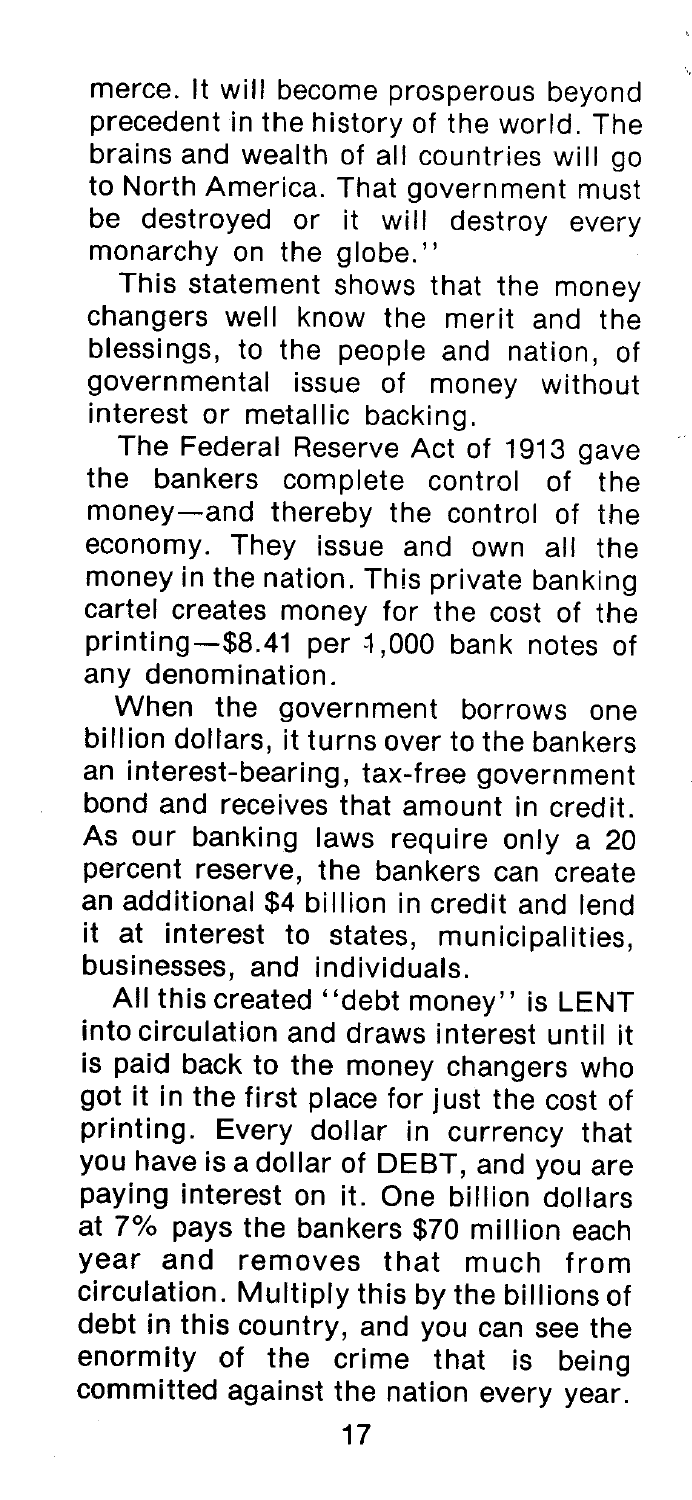The only way the interest gets back into circulation is by more and more borrowing from the bankers; otherwise there would soon be NO MONEY in circulation. The debt and the interest go higher just to keep the same amount of money in circulation.

This is the sole reason why we have the paradox of poverty in the midst of plenty and why poverty becomes more widespread day by day. All usury (interest) is finally paid by the individual consumer in increased prices and taxes. THIS IS INFLATION. Inflation is part and parcel of the debt-usury money system; the system cannot operate without a constant increase in the debt, usury, and<br>INFLATION. These are the seeds of INFLATION. These are destruction inherent in the Federal Reserve banking system.

Some economists tell us that inflation is caused by excessive spending by the people and by government. While this is a contributing factor, it is true ONLY because the money spent is BORROWED AT INTEREST. Under a system of interest-free money, the only thing that could cause inflation would be underproduction. But the law of supply and demand (a God-given natural law) control's both production and spending and maintains a fair and reasonable price level in a free economy. The debt-usury money system of the Federal Reserve bankers is the SOLE cause of inflation; it is the root of all our evils. It must be destroyed as Luke 3:9 says, *And now also the axe is laid unto the root of the trees: every tree therefore which brings not forth good fruit is hewn down and cast into the fire.* May God speed the day!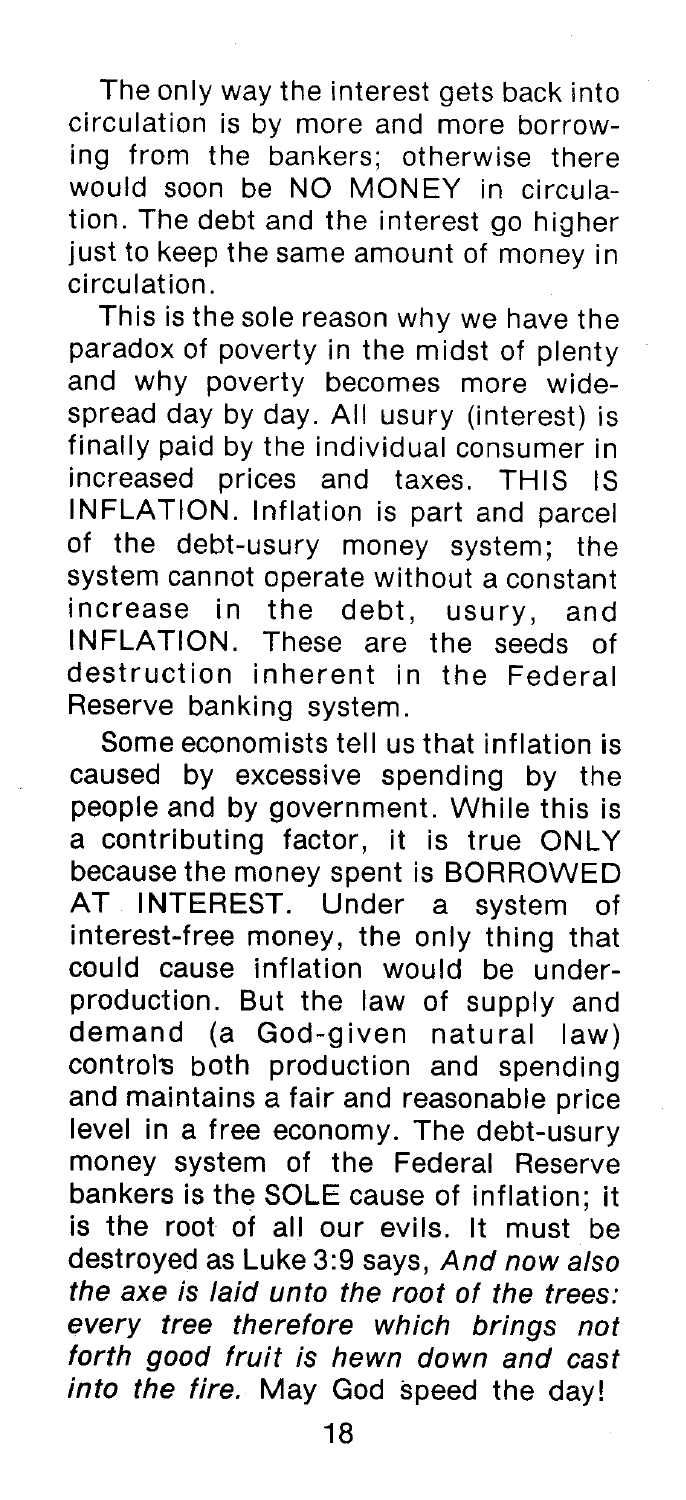On the other hand, God's free enterprise system is so good that it has survived up to now IN SPITE OF CAPITALISM and has produced the plenty that makes the United States the richest, most powerful nation in all the world's history. But capitalism, even as it coexists with free enterprise, has placed most Americans in economic bondage to the bandit bankers; and the debt in America, public and private, now exceeds 11/2 TRILLION DOLLARS. How much money, at the current rate of interest, does this debt take from circulation? Remember when figuring that this same amount is added to inflation and is then borrowed again by the people or by government just to keep an adequate supply of money in circulation. Next year another circle will be added to the spiral as a result.

So Deut. 28:43-44 has been fulfilled-*The stranger that is within thee shall get up above thee very high; and thou shalt come down very low. He shall lend to thee and thou shalt not lend to him: he shall be the head, and thou shalt be the tai/.*

The Federal Reserve Act of 1913 was ballyhooed as the cure-all for the economy. **It** was said that we would have no more booms and busts. However, since 1913 we have had booms and busts on an average of one every seven years. (The economists describe these as "periods of overheated economy followed by recession.") Through them all, with the exception of the early part of the depression of the 1930's, we have had CONSTANT DEFLATION of our money-even through the recessions.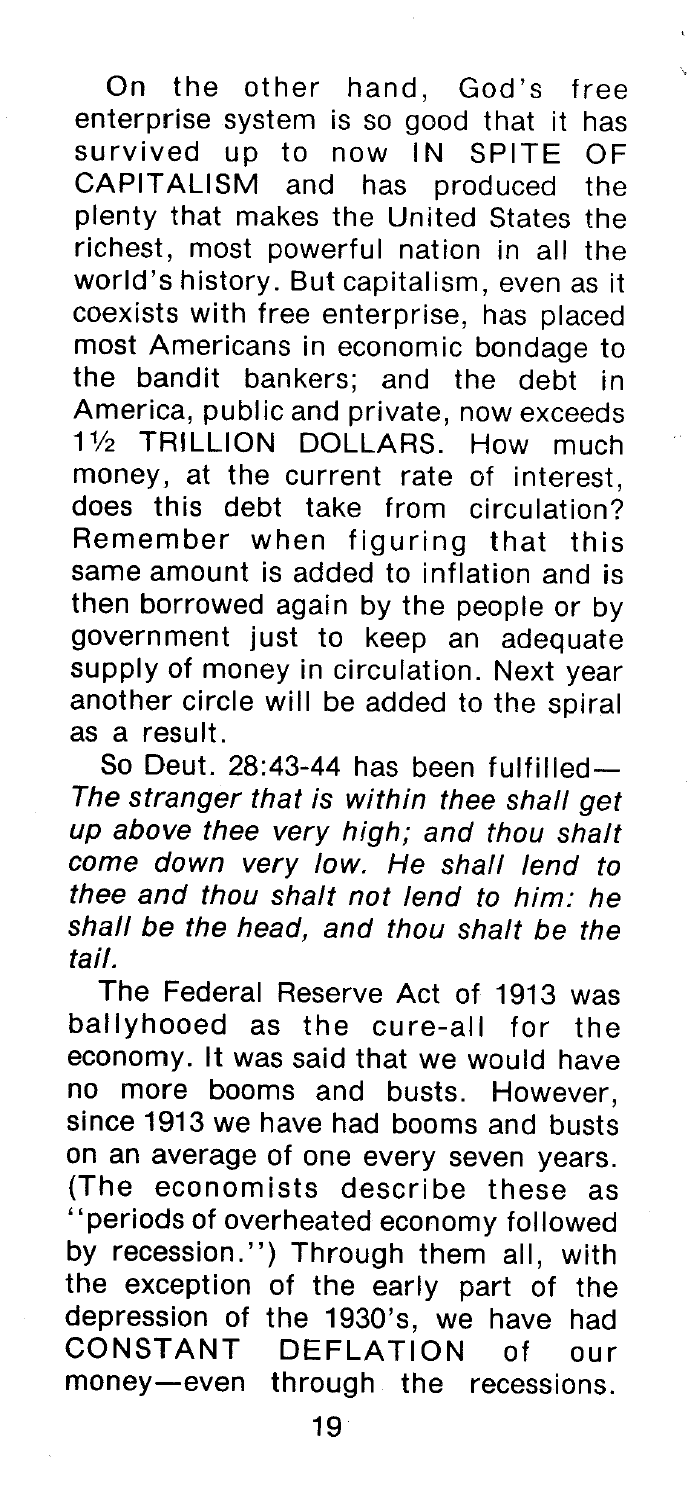The present dollar is worth only a fraction of the 1929 dollar. The recessions were arranged by the bankers as a diversionary tactic to obscure the deflation of the value of their money and to deceive the people.

The law of supply and demand, operating without interest, will maintain a stable economy, continuing a high level of prosperity with neither inflation nor recession.

The Divine law provides Seven-Year Cycles and Fifty-Year Cycles in business and agriculture for the benefit of the people and the nation. All modern economists, regardless of their knowledge or ignorance of Divine law, do recognize that there is a seven-year cycle governing the ups and downs of business and that a crash comes every fifty years. Statisticians have expended much energy and millions of dollars obtaining this same evidence. However, this information can be found in the 23rd, 24th, and 25th chapters of Leviticus. Farm economists would find here also the simple answers to their farm problems.

The only workable solution to the whole economic problem-inflation, debt, poverty, and unemployment-is the outlawing of capitalism, i.e., the debt-usury money system, and the restoration of our money to a Constitutional basis-with no interest charge allowed at any level or by any person or business of any kind anywhere in the nation.

Everytime interest is charged, inflation results because money is spent out of circulation with no value received.

Cause-interest; result-inflation.

It's as simple as that.  $\sqrt[n]{ }$ 

Do the Congress and the President